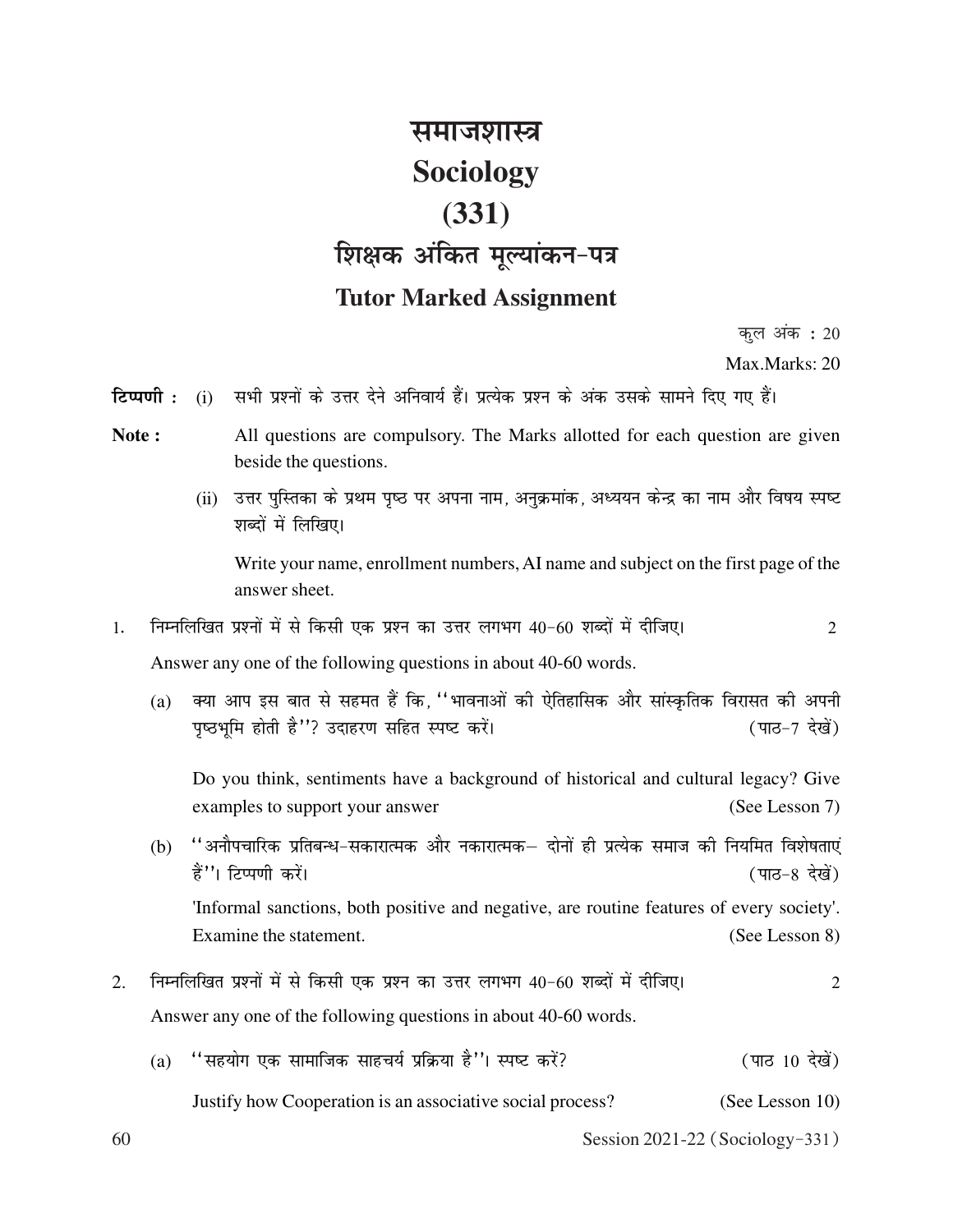|                                                                      | (b)                                                                             | प्रतिमान किस प्रकार मूल्यों का प्रतिबिम्ब हैं? स्पष्ट करें।                                           | (पाठ-8 देखें)   |  |  |
|----------------------------------------------------------------------|---------------------------------------------------------------------------------|-------------------------------------------------------------------------------------------------------|-----------------|--|--|
|                                                                      |                                                                                 | Describe how norms are reflection of values?                                                          | (See Lesson 8)  |  |  |
| 3.                                                                   | निम्नलिखित प्रश्नों में से किसी एक प्रश्न का उत्तर लगभग 40-60 शब्दों में दीजिए। |                                                                                                       |                 |  |  |
|                                                                      | Answer any one of the following questions in about 40-60 words.                 |                                                                                                       |                 |  |  |
|                                                                      | (a)                                                                             | प्रत्येक परिस्थिति में कैसे अनेक भूमिकाएं निहित होती हैं? उदाहरण सहित व्याख्या कोजिए।                 |                 |  |  |
|                                                                      |                                                                                 |                                                                                                       | (पाठ-9 देखें)   |  |  |
|                                                                      |                                                                                 | How each status does typically include number of roles? Explain with examples.                        |                 |  |  |
|                                                                      |                                                                                 |                                                                                                       | (See Lesson 9)  |  |  |
|                                                                      | (b)                                                                             | आपके विचार में परसंस्कृतिकरण एक चेतन प्रक्रिया है या एक अचेतन प्रक्रिया है ? टिप्पणी करें।            | (पाठ-11 देखें)  |  |  |
|                                                                      |                                                                                 | In your opinion, acculturation is a conscious or unconscious process? Justify your                    |                 |  |  |
|                                                                      |                                                                                 | answer.                                                                                               | (See Lesson 11) |  |  |
| 4.                                                                   |                                                                                 | निम्नलिखित प्रश्नों में से किसी एक प्रश्न का उत्तर लगभग 100-150 शब्दों में दीजिए।                     | 4               |  |  |
|                                                                      |                                                                                 | Answer any one of the following questions in about 100 to 150 words.                                  |                 |  |  |
|                                                                      | (a)                                                                             | बहुलतावाद, भारतीय समाज के विभिन्न पारंपरिक मूल्यों में से एक है? उदाहरण सहित वर्णन करें।              | (पाठ- 8 देखें)  |  |  |
|                                                                      |                                                                                 | How Pluralism as one of the traditional values prevails in Indian Society? Describe with<br>examples. | (See Lesson 8)  |  |  |
|                                                                      | (b)                                                                             | उपयुक्त उदाहरणों सहित प्रतिमान और मूल्यों के बीच सम्बन्ध स्पष्ट कीजिए?                                | (पाठ- 8 देखें)  |  |  |
|                                                                      |                                                                                 | State the relationship between norms and values with suitable examples. (See Lesson 8)                |                 |  |  |
| 5.                                                                   |                                                                                 | निम्नलिखित प्रश्नों में से किसी एक प्रश्न का उत्तर लगभग 100-150 शब्दों में दीजिए।                     | 4               |  |  |
| Answer any one of the following questions in about 100 to 150 words. |                                                                                 |                                                                                                       |                 |  |  |
|                                                                      | (a)                                                                             | प्रदत्त भूमिकाओं और अर्जित भूमिकाओं के बीच उदाहरण सहित भेद स्पष्ट करें।                               | (पाठ-9 देखें)   |  |  |
|                                                                      |                                                                                 | Distinguish between ascribed roles and achieved roles with examples.                                  | (See Lesson 9)  |  |  |
|                                                                      |                                                                                 |                                                                                                       |                 |  |  |
|                                                                      |                                                                                 | Session 2021-22 (Sociology-331)                                                                       | 61              |  |  |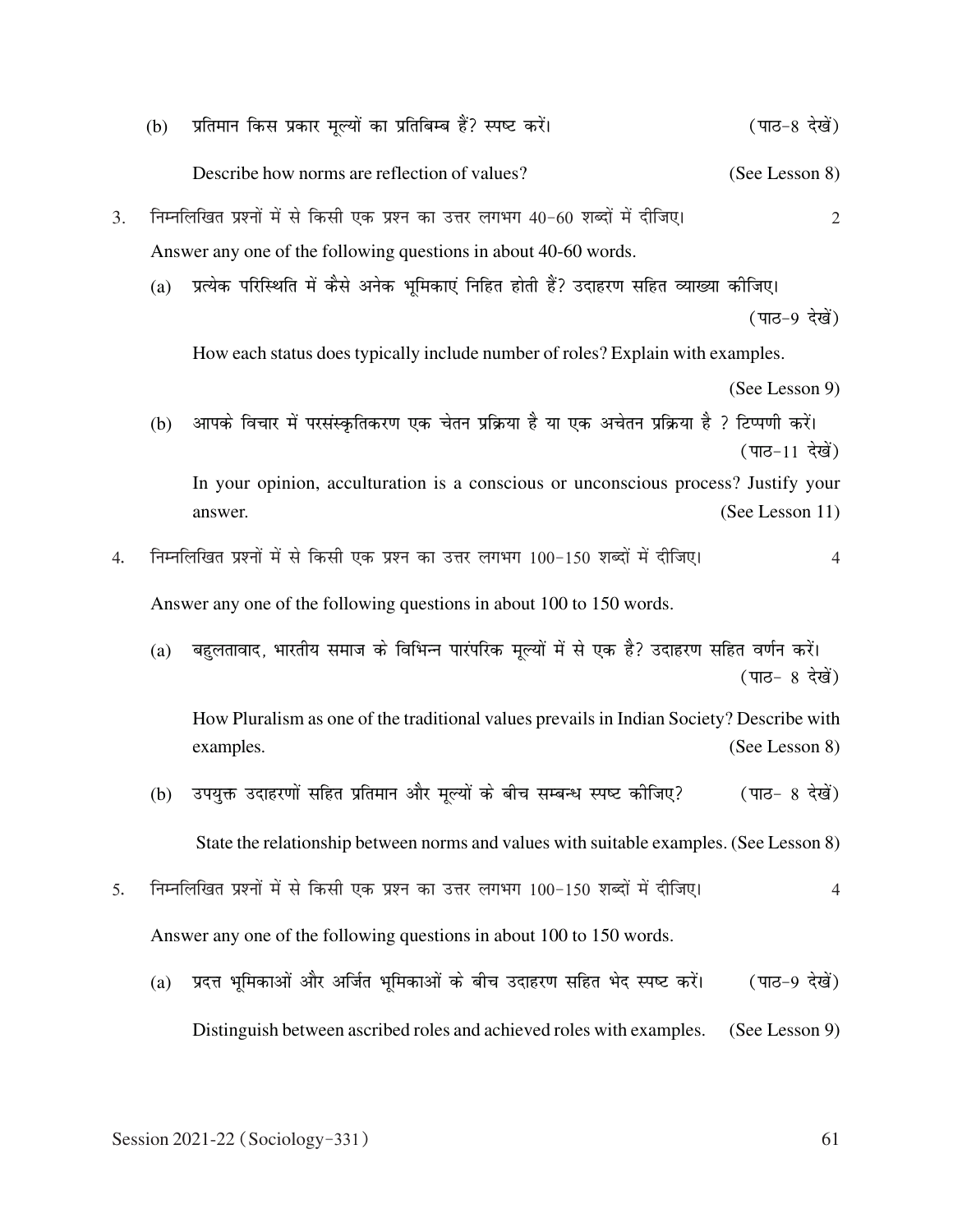(b) "संस्कृति जन्मजात नहीं है"। अपने अनुभव के आधार पर उदाहरण सहित कथन की व्याख्या करें। (पाठ 11 देखें)

"Culture is not inborn". Explain the statement with examples from your own experience.

(See Lesson 11)

6- uhps nh xbZ ifj;kstukvksa esa ls dksbZ ,d ifj;kstuk rS;kj dhft,A 6

Prepare any one project out of the given below:

(a) अपने पडोस में 10 परिवारों का एक सर्वेक्षण करें। ऐसी 10 महिलाओं और 10 पुरुषों का साक्षात्कार कोजिए और उनके शैक्षिक स्तर, काम के घंटे, उनकी भूमिकाएं और उनकी जिम्मेदारियों को जानने का प्रयास कीजिए जिनके बच्चे स्कूल जाते हों। इन महिलाओं और पुरुषों की विभिन्न परिस्थितियों में उनकी भूमिकाएं और उनकी जिम्मेदारियों के आधार पर परिवार में उनकी भूमिका का तुलनात्मक विश्लेषण कोजिए?

| परिवार में विभिन्न प्रकार<br>की भूमिकाएं<br>और जिम्मेदारियां | परिवार के प्रमुख के रूप में<br>पुरुष के द्वारा किये<br>गये कार्य | परिवार के प्रमुख के रूप<br>में महिला के द्वारा<br>किये गये कार्य |
|--------------------------------------------------------------|------------------------------------------------------------------|------------------------------------------------------------------|
| 1. घरेलू देखभाल की<br>जिम्मेदारियां                          |                                                                  |                                                                  |
| 2. बुजुर्ग सदस्यों की<br>देखभाल करना                         |                                                                  |                                                                  |
| 3. रिश्तेदारों का ख्याल<br>रखना                              |                                                                  |                                                                  |
| 4. बच्चों के स्वास्थ्य का<br>ख्याल रखना                      |                                                                  |                                                                  |
| 5. बच्चों की शिक्षा का<br>ख्याल रखना                         |                                                                  |                                                                  |

Undertake a survey with 10 families in your neighbourhood. Interview 10 males and females whose children are going to school to find out their educational level, working hours and roles and responsibilities. Based on their roles and responsibilities in different settings, make a comparative analysis of the roles of male and female in the family?